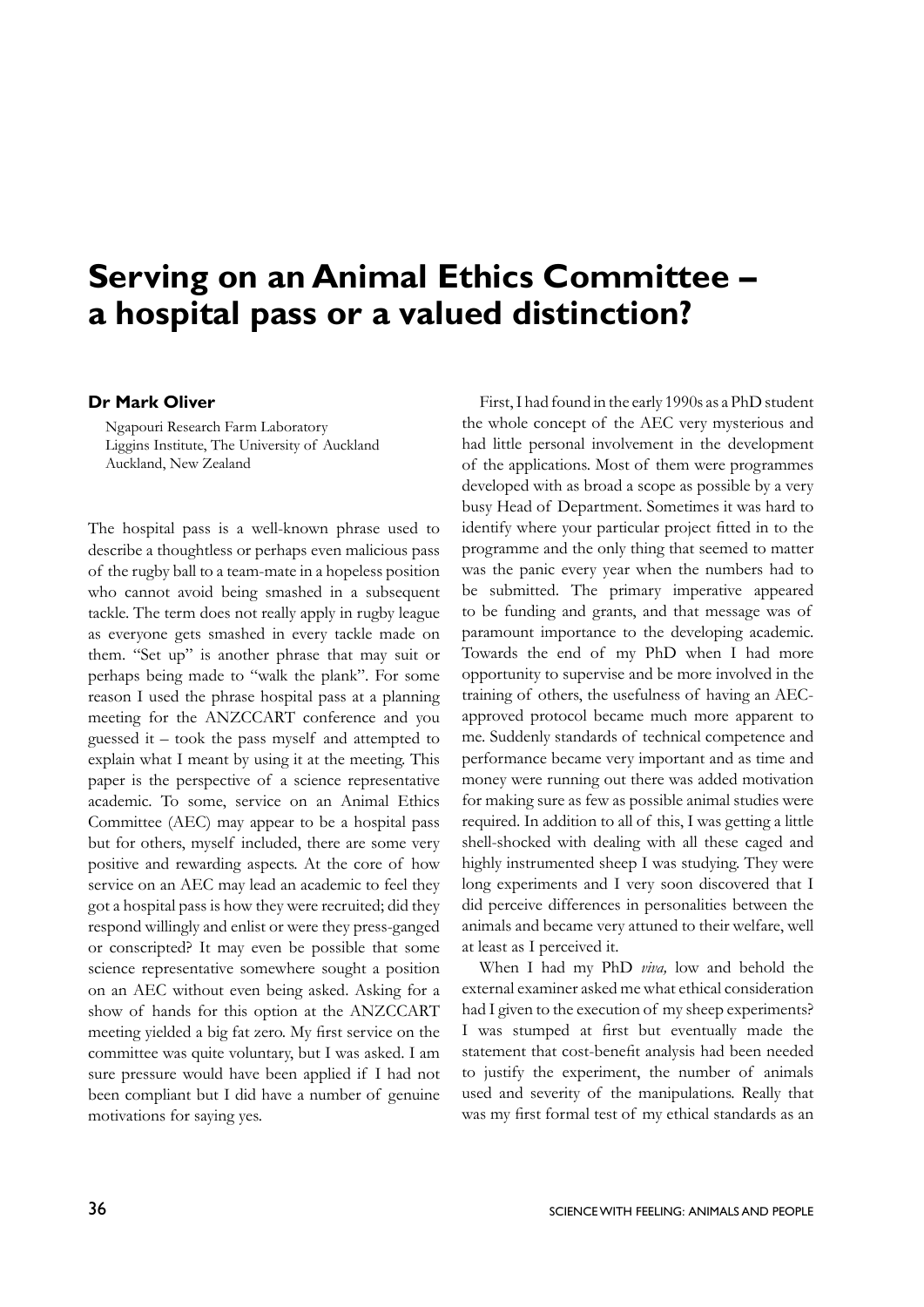investigator. Here you are at your exam expecting a walloping difficult question on the intricacies of fetalmaternal physiology and get a question on ethics; hey man, nice shot. The interesting thing is when you have an experience like that you sometimes revisit it when asking other people why they are doing a particular piece of research and not because it is part of your function as an AEC member.

I had done my PhD training at a medical school but went on to do a post doctoral fellowship at an applied agricultural research institution. Ethics very quickly became a focus for me as my senior scientist appeared to be at war with the Animal Welfare Officer and AEC. He had come from a UK background where he had "got his ticket" to do particular procedures and had the view that what he actually wanted to experiment on was nobody's business. Whether this impression he had created about the UK system was right or wrong, I did not bother trying to find out, this was New Zealand and the local AEC was not pleased with him. Over time we had a few misdemeanour events where we had departed from agreed protocol and the Animal Welfare Officer quickly realised the best way to deal with it was to make me the meat in the sandwich. To be fair though he was very reasonable and I found the discussions very stimulating and thought-provoking. I quickly took over the ethics responsibilities for our projects and benefited from some very good veterinary and welfare perspectives from the Animal Welfare Officer.

Moving back to research at the University of Auckland in 1995 I took up a role that involved research, laboratory coordination and preparing ethics applications and returns. About this time animal ethics was starting to become a lot more of a concern for the University. Five years later I began my first term on the AEC. I was asked to perform this role because my experience with large animals was required and I was seen as fair and objective. It was also suggested to me that it would support my academic career as part of University Service. I was interested in finding out what was going on research-wise at the University so agreed to be on the Committee. I had no idea of the amount of work involved or of the standard of application that was regularly being presented to the AEC; both were a great shock. I was given some advice by senior AEC members to spend at least 2 hours on any application assigned to me and perhaps

another half day on the remainder. At this stage there was no requirement for post-approval monitoring or laboratory visits, etc. Nevertheless I was swamped and appalled at the standard of some applications and also the amount of competition, duplication and lack of communication going on between the various departments and faculties. To the credit of the two chairs I served under during that term they did a lot of work to get groups communicating and collaborating in the spirit of good Three Rs practice and let's face it, good economics.

After that initial 3-year term, I had a few years off for good behaviour and went away to develop Ngapouri Research Farm. Even though I was not an AEC member I was regularly consulted about sheep issues by the University Animal Welfare Officer and was quite happy to help. Setting up a remote facility actually required a lot of thought and responsibility from animal ethics, health and welfare perspectives, to leading the development of a Standard Operating Procedure (SOP) and various programmes of research programme applications. By 2008 I was worried about my academic career and desperately wanted a manager to take over many of my duties at the farm laboratory (apart from ethics and medicines). I was conned back onto the committee by senior academics with the promise that I would have some managerial support. The manager duly arrived 2.5 years into my AEC term. Given the difficulties with being off-site and the lack of resources offered to me to deal with this problem I think I had the rough end of the stick this time. The standard of applications had improved since my last service on the AEC but the workload had increased again with post-approval monitoring, laboratory visits and the development of University-wide SOPs for the various facilities. By the time I got off the AEC I was very time-stressed and struggling to fulfil my role. I also really was questioning the value the University placed on AEC service given the amount of time and effort required.

So, in summary the evidence that I had received a hospital pass was first that nobody really helped me deal with the workload requirements of AEC service. There was questionable value for developing an academic CV given the workload involved. The quality of too many applications, poor lay summaries, tedious cut and pastes from grants and the thoughtless signoff by investigators and their Heads